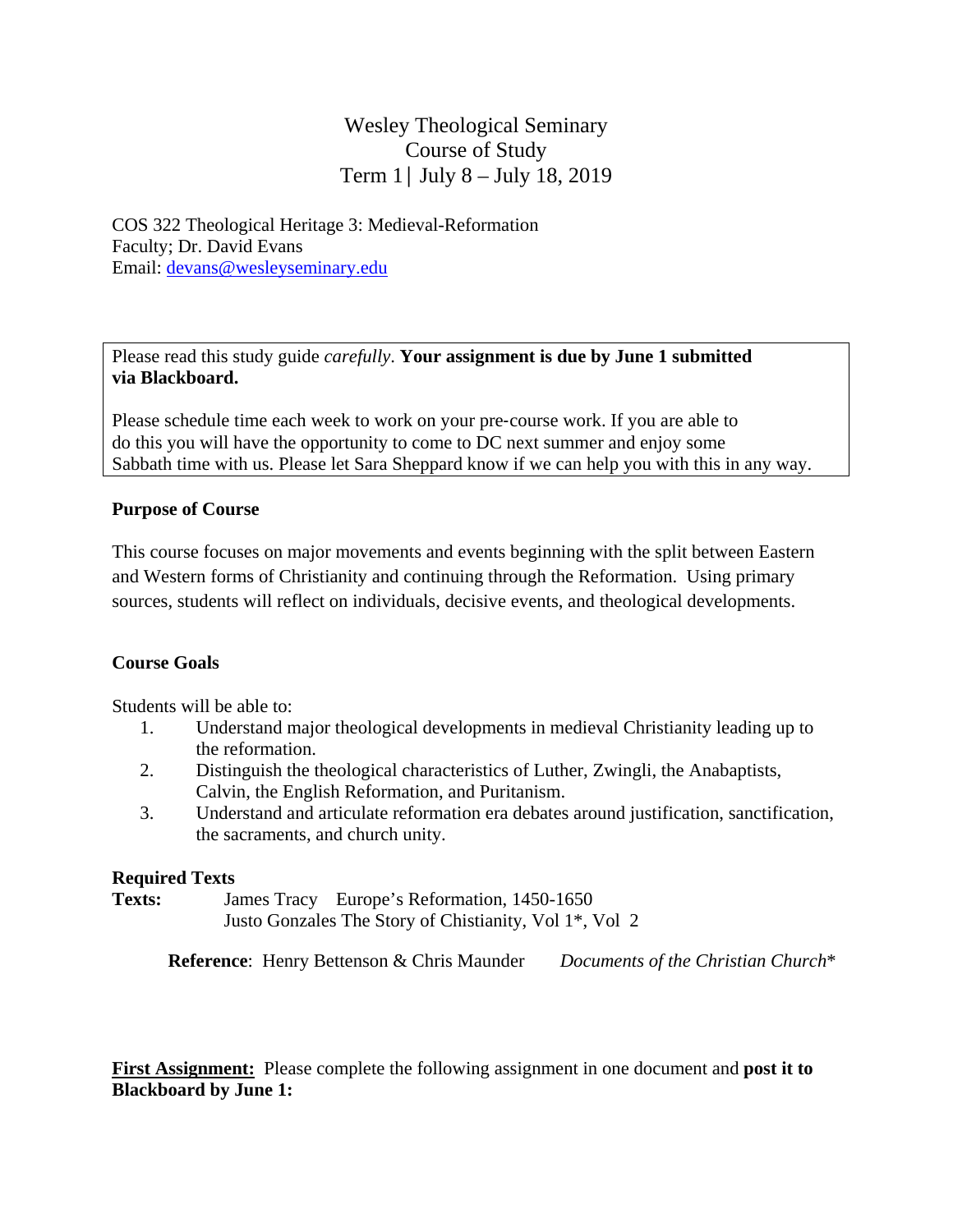What is the significance of each of these items for the history of Christian Reform? (Why is this item important to study or know?) Please provide a paragraph for each item. Your assignment should be between 5-10 pages.

Catholicism Desiderius Erasmus Scholasticism Sacrament Martin Luther Justification by grace Ulrich Zwingli Anabaptists Confession of Schleitheim Peasants' Revolt Witches Jews Inquisition Priesthood of all believers John Calvin Geneva Council of Trent King Henry VIII Act of Supremacy Queen Elizabeth Via Media Treaty of Westphalia Religious Tolerance Puritans New England Mid-Atlantic Colonies Maryland Virginia

**Second Assignment:** Reformation Heritage Comparison - this assignment is due by or before the first day of class posted to Blackboard

 In this course we will identify 5 major Christian traditions that emerge from 16th century Europe:

- 1. Roman Catholic
- 2. Lutheran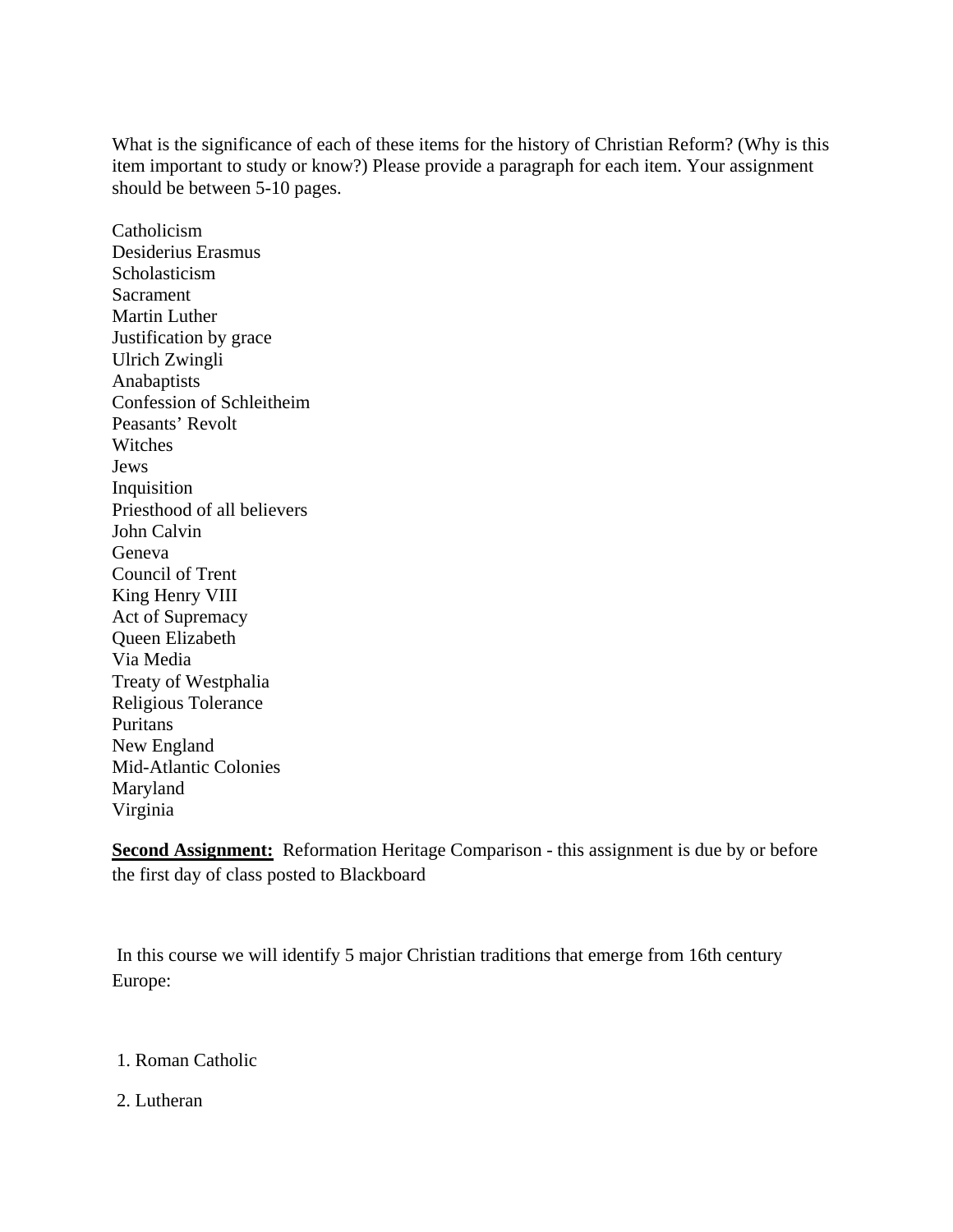3. Reformed

4. Anabaptist

5. Anglican

 You will discuss each tradition separately. Briefly describe the tradition. Then, compare the tradition to United Methodism. How is Methodism similar in theology, ecclesiology, and polity to the tradition? How is it different? In what ways has the United Methodist Church benefited from the witness of the tradition?

Identify at least one contemporary denomination for each of the traditions.

Each of your 5 answers should be 2 pages in length for a total of 10 pages.

## **Grading:**

The instructor assumes that everyone in the class is capable of the work required to receive a "B" grade for each assignment. The following interpretations of the meaning of each grade have been developed to help class members review their work to identify strengths and problems.

A "B" means that the basic elements of the assignment have been faithfully included, the argument is internally coherent, and clearly articulated.

A "B+" means the assignment is also well crafted.

An "A-" means that the assignment is not only well crafted, but it also probes the issues with considerable insight.

An "A" means the assignment is well crafted, reveals considerable insight, and moves beyond the range of the student's prior knowledge to begin to construct new perspectives and meanings for the subject. In other words, it shows the student's imagination at work; it has a creative edge.

A "C+" means that the assignment lacks clarity or focus, tends to reveal more the writer's opinions than the results of the writer's analysis, and lacks reflective insight into the issues being discussed.

A "C" means that the assignment does not move beyond the reporting of information from readings and/or class discussions to engaging them with issues being discussed; it may indicate inappropriate or misuse of data and readings.

A "C-" means that despite some moments of focused discussion and insight, major gaps exist in the development of the argument or discussion.

An "F" means the individual needs to see me immediately.